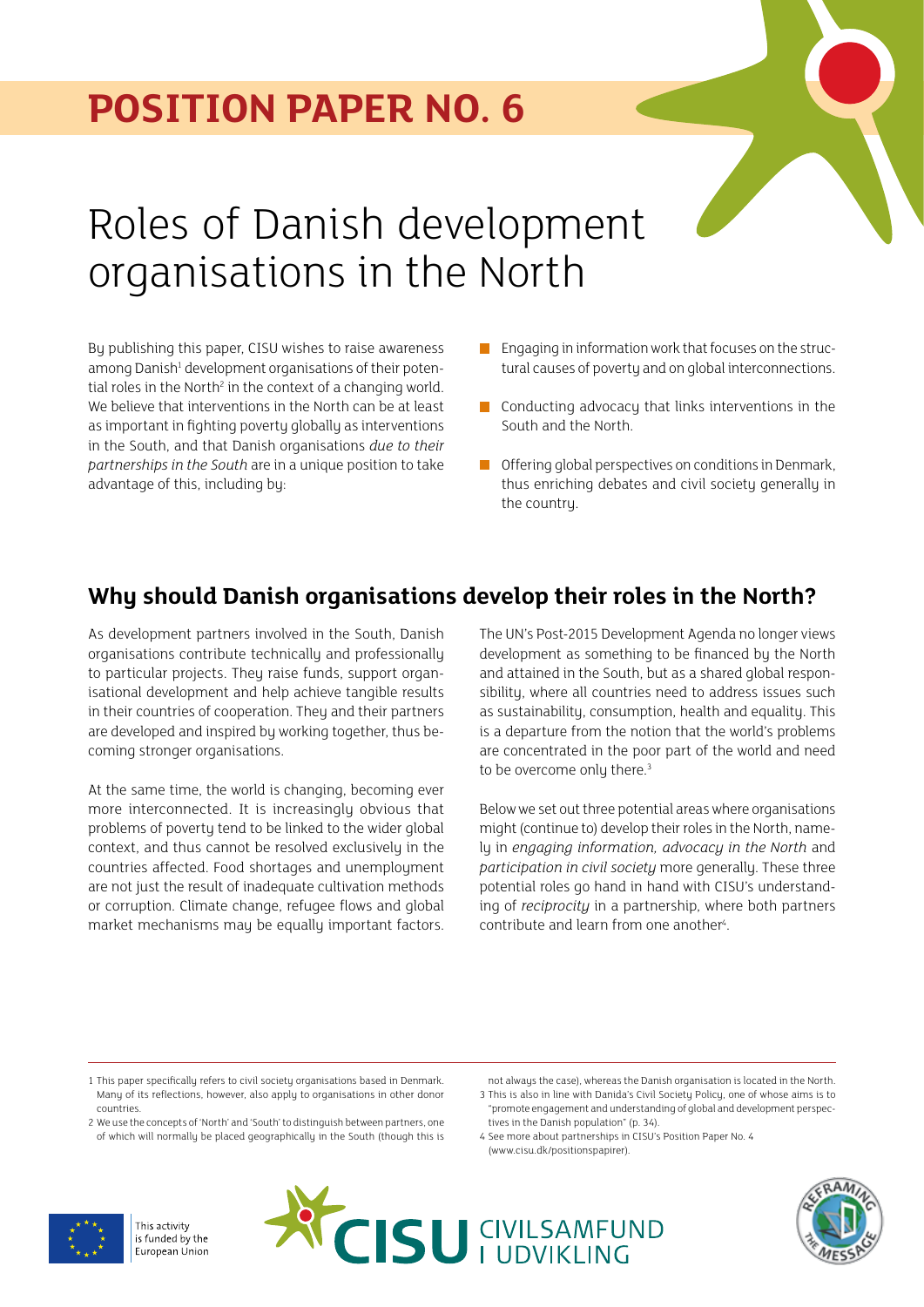## **Engaging communication5 focusing on structural causes of poverty**

#### **What is engaging communication?**

Both in Denmark and internationally, organisations are increasingly striving to tell nuanced stories from poor countries, which show people with drive and initiative, highlight progress achieved globally towards overcoming poverty, and indicate where and how more action is needed<sup>6</sup>. The reasoning behind this approach is to show that poor people are not just passive victims, and that development cooperation does in fact work, both Danish aid and global efforts.

At the same time, there is a trend towards shedding light on the growing consequences of globalisation and on more structural causes of poverty. For example, working conditions for children and young people mining for gemstones in Tanzania may worsen due to growing global demand for jewels in an unregulated market. Such problems can be mitigated, however, if the trade in precious stones is regulated or certified with regard to local working conditions. This also applies to seamstresses in Bangladesh or coffee peasants in Nicaragua. To describe such interconnections is to give an account of the structural causes. Another global cause of hunger, poverty and regional conflicts (and hence also of growing refugee flows) is man-made climate change and its consequences, such as failed harvests and struggle over scarce resources. In this sense, campaigns in Denmark or Europe about, consumption, transport or food habits may



5 "Engaging communication" encompasses the concept of "Development Education and Awareness Raising"

foster an understanding that development springs from shared global responsibility for global problems rather than being something happening "down there" that "doesn't really have anything to do with me". Accordingly, the purpose of engaging communication is not just to inform Danes and Europeans about conditions in developing countries, but just as much to get people in the North to take a stand and to change their views and actions in response to global problems which they themselves contribute to creating. In this manner, communication about a project, a partner or a particular countru is not just an appendix to the 'real' development work, but an equal and important aspect of it, which may help create significant change in the longer term.

#### **How can Danish organisations contribute?**

Danish organisations involved in development work are uniquely placed to tell personalised stories about people, communities and living conditions in other parts of the world. Such narratives illustrate what other people wrestle with in their lives, what they work on and dream of, and what affects their chances of improving their own lot.

Through project visits, workshops and other joint activities, the Danish organisation meets its partners and the local population in a developing country, typically over a prolonged period. Partnerships nurture personal relationships and give rise to closer insights into the nuances of what shapes people's lives, and what they can do – or cannot do – to bring about change. This allows for sharing stories about developing countries that go beyond the usual tales of hunger, poverty and corrupt regimes.

Accordingly, Danish organisations' first-hand, nuanced and personalised stories from developing countries are a forceful and engaging voice, which enhances Danish people's understanding of development aid and strengthens their commitment to influencing global contexts. These are narratives that convey first-hand local experiences of globalisation, shedding light on how actions in the North have repercussions in the South.<sup>7</sup>

In addition, Danish organisations are uniquely geared towards entering into a direct dialogue both with their own members and with a very wide cross-section of the Danish population, since the organisations span the whole country, have close contacts in their immediate surroundings, and reach many people through, for instance, social media and professional networks. In this manner, their messages often get much closer to people than, for example, a national campaign.

7 See much more about nuanced and engaging communication at cisu.dk/Reframing or download course material here: cisu.dk/reframingmaterials

<sup>6</sup> The Danish campaign "Verdens Bedste Nyheder" (The World's Best News) is a good example of this (www.verdensbedstenyheder.dk).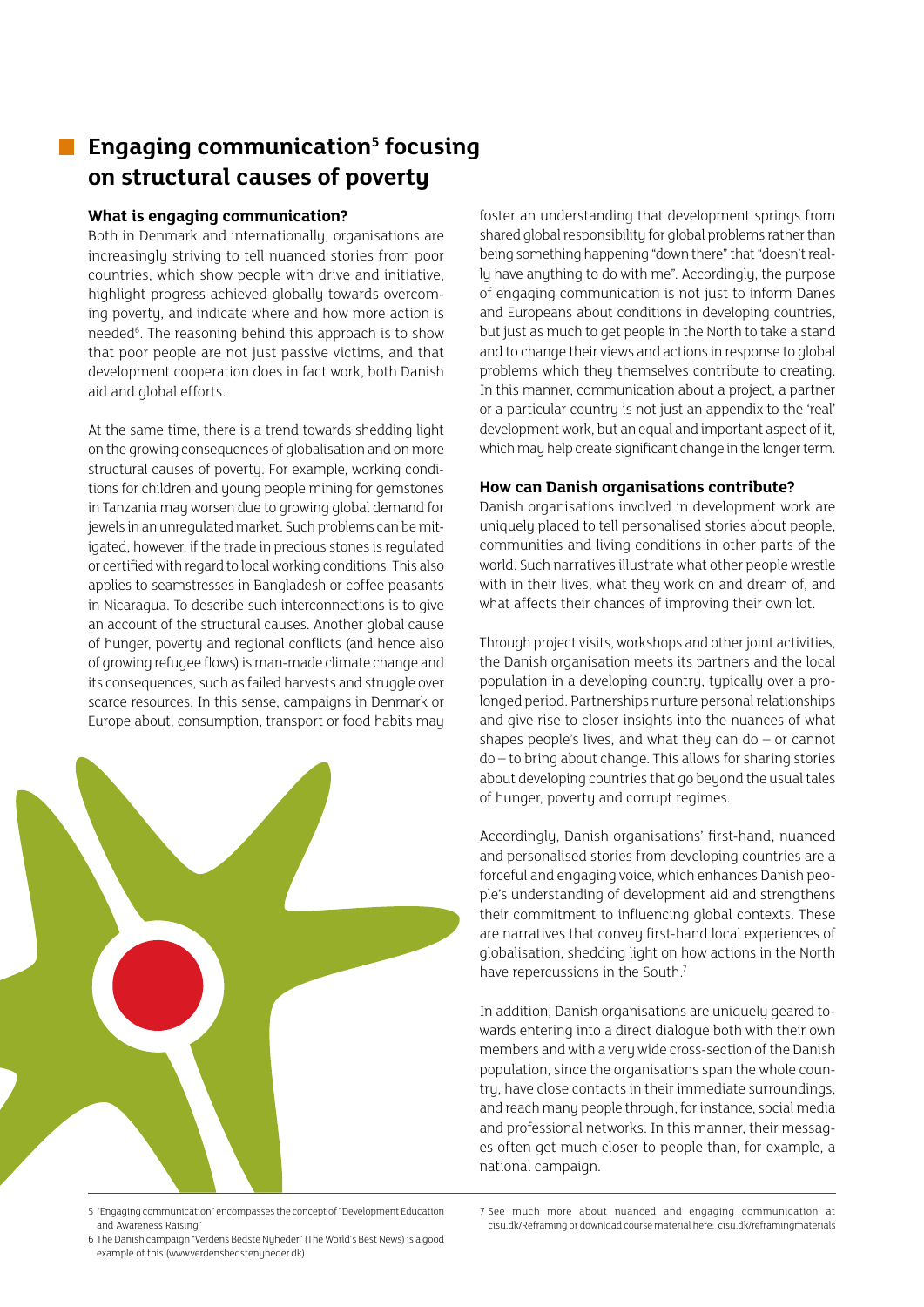## **Linking local and international advocacy**

#### **Linking interventions in the South and the North**

Another possible role of Danish organisations in the North is to conduct advocacy that underpins their efforts in the South. Advocacy means to work on influencing political processes and decision-makers locally, nationally and internationally.<sup>8</sup> It ensures that more fundamental causes of poverty and rights violations are addressed, so that the development initiated is underpinned by, for example, new attitudes, policies or laws.

Advocacy carried out in the South can in some cases be reinforced by other interventions in Denmark and internationally. For instance, cooperation between a Danish organisation and one or several partners in a developing country may revolve around women's rights, fisheries policies or sale of goods in local or national markets. Such issues are also heavily affected by international policies. Thus the Danish organisation may, once it has gained some experience over time, seek to influence political processes and decisions in Danish and European contexts, often in alliances with other organisations or with partners from the projects concerned.

#### **Alerting the public to restrictive political conditions**

In other cases, it may be necessary to draw greater international attention to political conditions in a particular country. In many countries, civil society is coming under growing pressure, with ever-shrinking possibilities and room for political manoeuvre. Strict registration laws, imprisonment of politically active leaders and bans on receiving foreign donations serve to narrow civil society organisations' scope for acting freely. In response, Danish organisations can help highlight difficulties faced by their partners and hence, by drawing international attention, put pressure on the governments concerned to alleviate the situation.

#### **Importance of networks and alliances**

Advocacy has its greatest impact when conducted in partnerships. Firstly, cooperation in the South is indeed what enables the Danish organisation – alongside its partner – to present credible arguments on global issues or on restrictive conditions in a particular country. Secondly, networking and alliances between several organisations and partnerships in the North as well as the South can draw much more attention to a particular cause, thus boosting the effect of their advocacy. Even tiny organisations can be important partners in a network, as they can deliver first-hand accounts and examples from their day-to-day work to substantiate a given argument.

## **Strengthening Danish civil society**

#### **Enriching domestic debates**

Finally, Danish development organisations have an important role to play within civil society in Denmark. Through projects and partnerships, many Danes gain first-hand personal experience of development issues and different living conditions. Their world view is challenged, and they acquire nuanced knowledge of other cultures, which can also be useful in Denmark. Many of them spend countless unpaid hours on this, but report how they are rewarded by uplifting encounters with human values that thrive despite severe poverty, and how it inspires them to see other ways of going about things. From trips to Africa, for instance, they often bring home lessons about the importance of human relationships as well as different and positive ways of handling crisis and challenge. Such experiences contribute to enriching domestic debates on, say, eldercare, youth gangs and conflict resolution, in addition to contesting prevailing concepts of happiness and paradigms of growth.

#### **Nurturing reflection and change**

Accordingly, both project personnel and volunteers spending short or long periods abroad face the noble task of conveying their personal experiences of poverty and global inequality. Upon their return, they engage other people in debates and processes of change through their networks, organisation, workplace or private relationships. Perhaps they – either with their own organisation alone or with others in a network – can help launch a campaign, a lobbying intervention or some advocacy based on experiences in the South.

<sup>8</sup> See more about advocacy in CISU's Position Paper No. 2 (www.cisu.dk/positionspapirer).